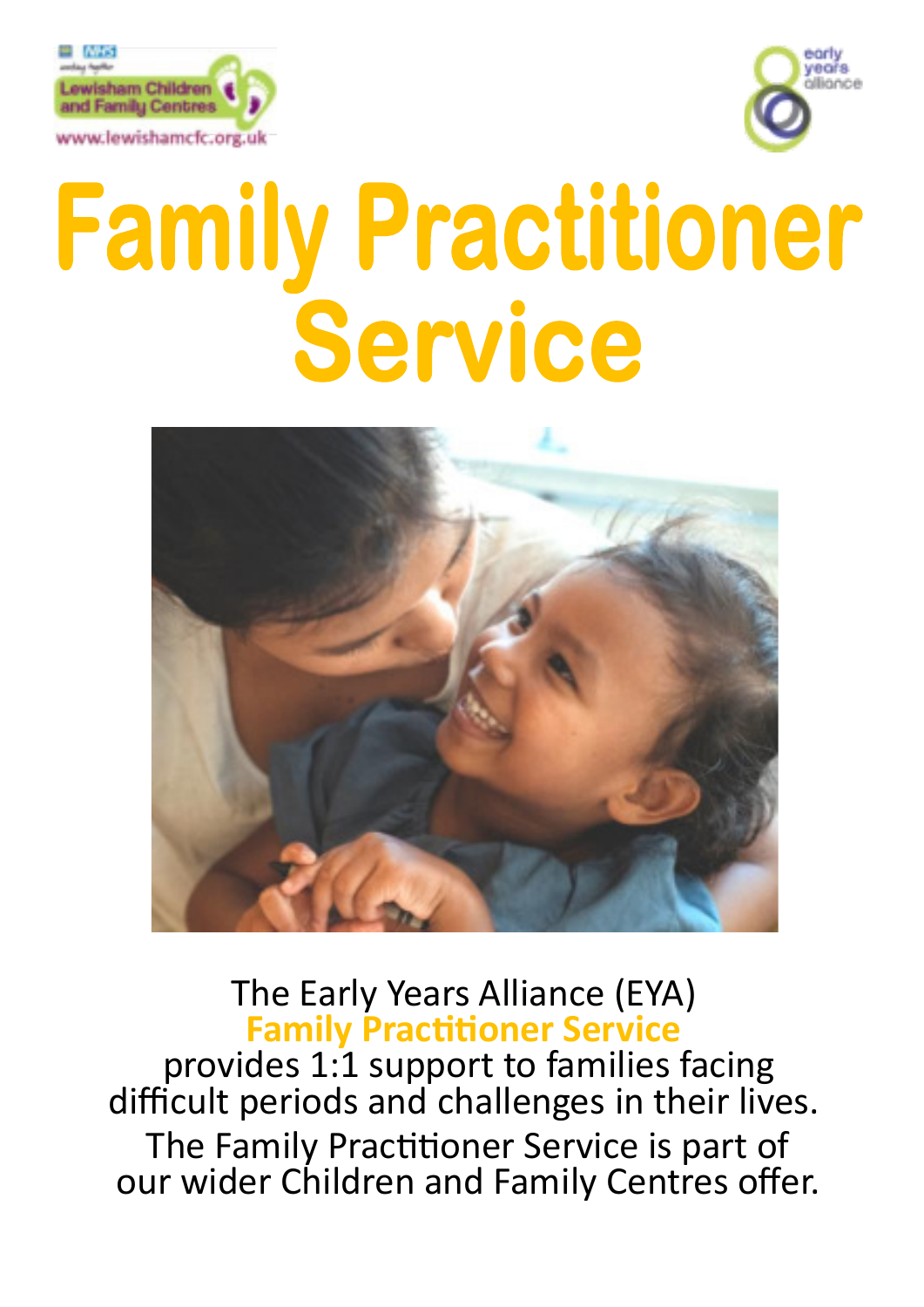The Early Years Alliance (EYA) **Family Practitioner Service** provides 1:1 support to families facing difficult periods and challenges in their lives.

We work in partnership with families and a range of professionals to provide focused support for the whole family, intervening as early as possible and preventing escalation to more intense and specialist services.

## **We aim to achieve**

- sustained positive change
- stop recurrence of issues
- give families strategies and coping mechanisms to deal with future challenges by themselves.
- create a network of friendship and support around the family to reduce isolation and link families into local services as part of that network.

**We enable families to reflect on their challenges, starting with their own perspective, looking at where they want to be, and capturing the voice of the child.**

We work at the **GETTING HELP** stage of the Thrive Framework, providing focused goals-based input. This also includes the **GETTING ADVICE** stage, giving advice and signposting as part of the support package.



## **The service uses a 6-8 week intervention, using the Family Star as a key tool for evidencing and measuring the outcomes of this work.**



Family Star is part of a suite of outcome tools that we use. It is an evidence based holistic tool that provides a baseline and regular review points to measure change across all aspects of parenting and family life. The action plan agreed between the Family Practitioner and Parent forms the basis of the intervention. Action Plans are SMART and represent small, manageable steps toward an agreed goal.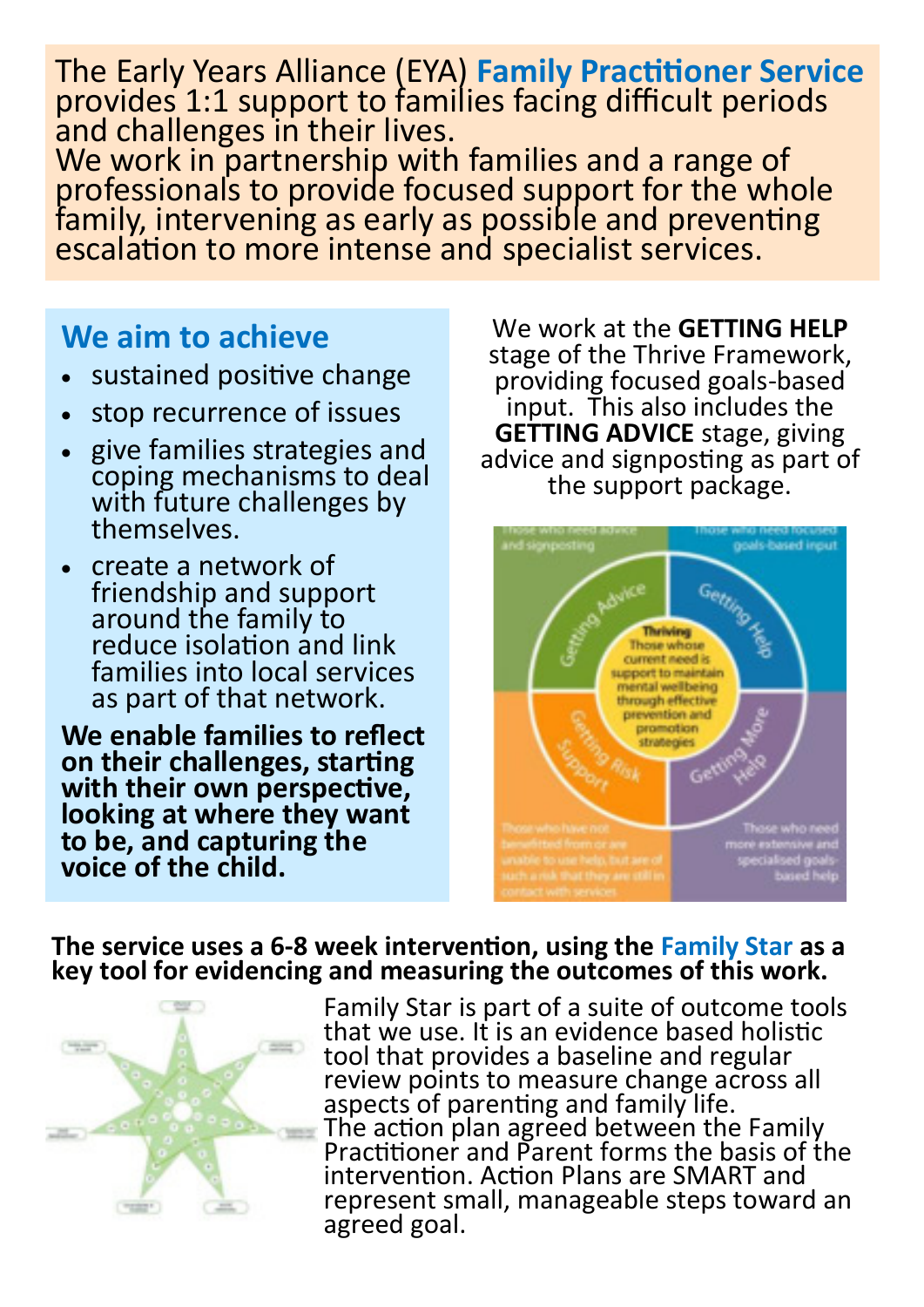## **What does the Family Practitioner Service support with?**

- Immediate practical needs linking to local services such as food banks, medical support, providing information and advice about the borough's services.
- Supports families to access Children and Family Centres and local services, particularly when isolated and/or new to the borough, including health services, SEN support, nursery and school.
- Supports families in navigating systems and services to meet their needs, including support with form filling and online registrations (our centres can provide access to computers if needed)
- Provides regular 1:1 support early to prevent problems escalating to more specialist services.



## **Referrals**

All referrals for our services, including the Family Practitioner Service, can be completed online via our [professionals referral form](https://www.lewishamcfc.org.uk/professionals-referral-form/) or sent to our secure email [Lewisham.Secure@](mailto:Lewisham.Secure@eyalliance.org.uk) [eyalliance.org.uk](mailto:Lewisham.Secure@eyalliance.org.uk) where the EYA Family Services Panel will assess the referral and place it within the correct service or programme to meet the family's needs. If you wish to discuss a case, please contact us via the email above, and a member of the Family Practitioner Service Team will contact you.

**Note:** we do not provide the Family Practitioner Service to families who already have a Social Worker, Family Thrive Worker or who have another form of 1:1 family support already in place. However, referrals by those professionals will be accepted for any of our targeted and specialist parenting and domestic abuse programmes.

We provide **consent based** services, so if a family do not agree to Family Practitioner Service involvement, or to attendance at any of our programmes, then we will not be able to work with them.